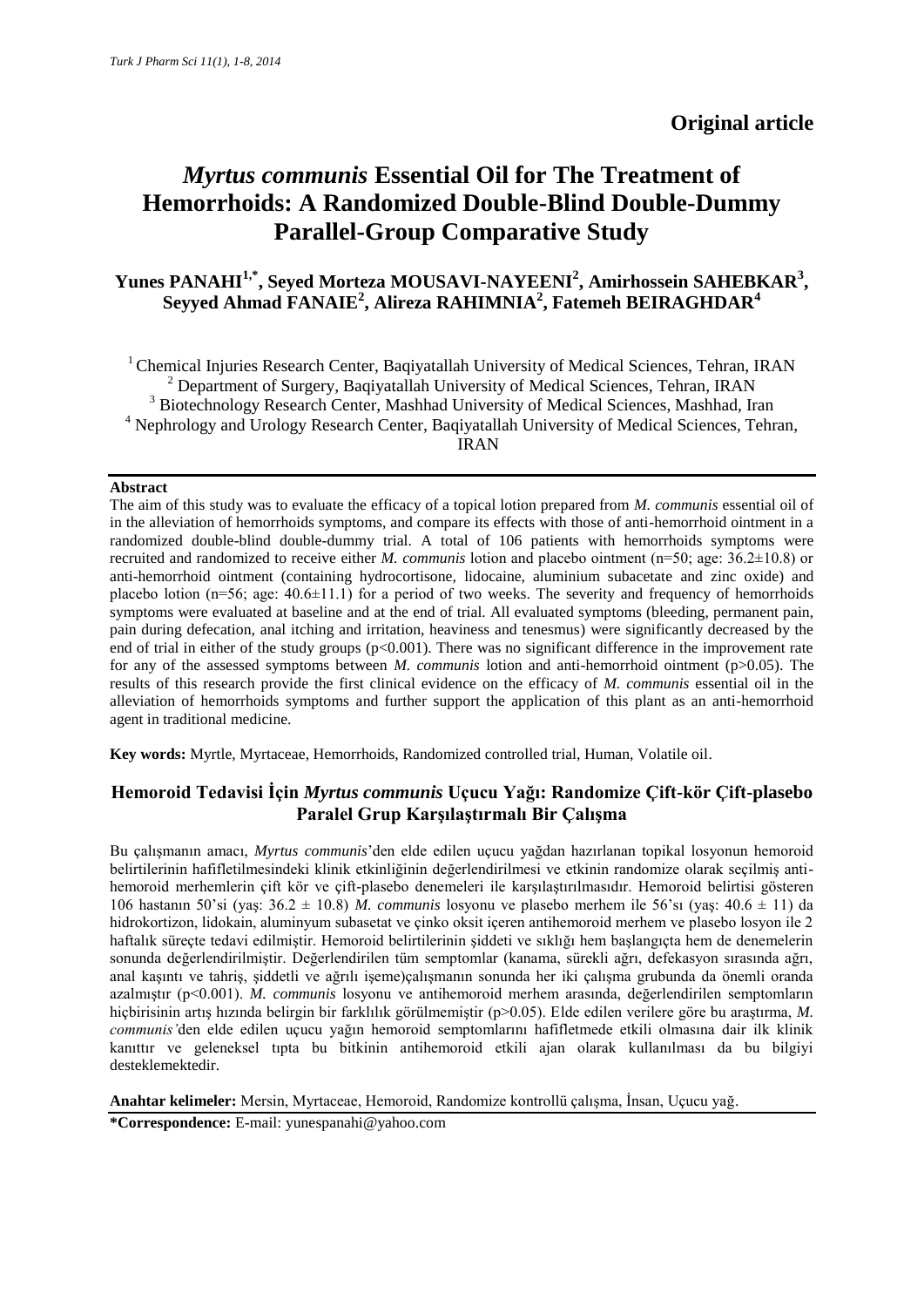## **INTRODUCTION**

Hemorrhoids is the most common disease of anorectal area which has been shown to affect about 10 million people in the US equivalent to a prevalence of 4.4% (1,2). This disorder is caused by dilatation of upper or lower hemorrhoid veins network along with continuous increase of venous pressure (3). Hemorrhoids encircle the distal rectum and anus and the symptoms are manifested after inflammation and thrombosis (4,5). Usually, patients name any anal symptom, e.g. irritation, salient mass, pain and bleeding, as hemorrhoids (5). In general, several factors such as heredity, anatomy, nutrition, profession, climate, psychological status, age, endocrinal changes, drugs, infection, pregnancy and physical inactivity are involved in the pathophysiology of hemorrhoids (6). Categorization of hemorrhoids is often based on the area of emergence (inside, outside, both) or grading (first, second, third and forth) (7). Common symptoms of hemorrhoids include bleeding, salient mass, pain, irritation and pressure sensation along with hypertension of hemorrhoids. The most widespread symptom that hemorrhoid patients typically experience is bleeding during or after defecation which increases after continuous constipations (7,8). There are different medical, minimally invasive and surgical treatments for hemorrhoids that could be performed for outpatients or inpatients. The most widely used medications are topical lidocaine (gel and ointment) and topical antihemorrhoid formulations (ointment and suppository) which contain lidocaine, aluminium subacetate, zinc oxide and hydrocortisone. There is evidence indicating that patients with grades I-II hemorrhoids have favourable therapeutic response to topical anti-hemorrhoid medications (9). Further to the conventional treatments, herbal preparations have also been shown to be effective in relieving hemorrhoids symptoms especially in the early stages of disease (10). Besides, such botanical treatments could be of adjunctive utility in the management of more advanced disease stages where surgical intervention is deemed necessary. (myrtle) is a well-known medicinal plant in Iranian folk medicine. Modern scientific research has unveiled numerous pharmacological activities for this plant (11). Among these activities which are of especial importance for the treatment of hemorrhoids are anti-inflammatory, anti-nociceptive, wound healing, antibacterial, antifungal and astringent properties (8-14). Since *M. communis* has a reputation in folk medicine

for the treatment of hemorrhoids, the present study aimed to evaluate the clinical efficacy of a topical lotion prepared from the essential oil of this medicinal plant in the alleviation of disease severity and symptoms of patients with hemorrhoids. In addition the efficacy of the aforementioned oil was compared with that of anti-hemorrhoid ointment as the most widely used medication for this disorder.

## **EXPERIMENTAL**

#### *Subjects*

This study was a randomized, double-blind, double-dummy, parallel-group and comparative trial performed between 2009 and 2011. Recruited subjects were those  $(n = 106;$  females: 41.5%) who referred to the Colorectal Clinic at the Baqiyatallah Hospital (Tehran, Iran) or Najmie Hospital (Tehran, Iran) and for whom a diagnosis of hemorrhoids had been made by a specialized physician. Exclusion criteria were the presence of thrombosed or strangulated external hemorrhoids, anal fistula, anal fissure, anal abcess, pregnancy, portal hypertension, renal dysfunction and any malignancy. For each patient a questionnaire containing information about age, gender, hemorrhoids grade, family history of hemorrhoids, history of laxative consumption, smoking, hemorrhoids therapy, dry and hard excrements, and straining during defecation was filled at baseline. Besides, frequency and severity of hemorrhoids symptoms (including bleeding, permanent pain, pain during defecation, anal itching, irritation, heaviness and tenesmus) were assessed at baseline as well as at the end of trial. Hemorrhoids grading of symptoms was from 0 (lack of symptom) to III (severe symptom) and each grade was defined as follows:

Score 0: no symptoms.

Score I (mild): symptoms are present but have no interference with usual jobs

Score II (moderate): symptoms are present and have interference with usual jobs but are not debilitating

Score III (severe): symptoms are present and debilitating

With respect to bleeding scoring, the following classification was applied:

Score 0: no bleeding

Score I (mild): bleeding is presented as a rake of blood in feces (light bleeding)

Score II (moderate): bleeding is presented discontinuously while relieving (average bleeding)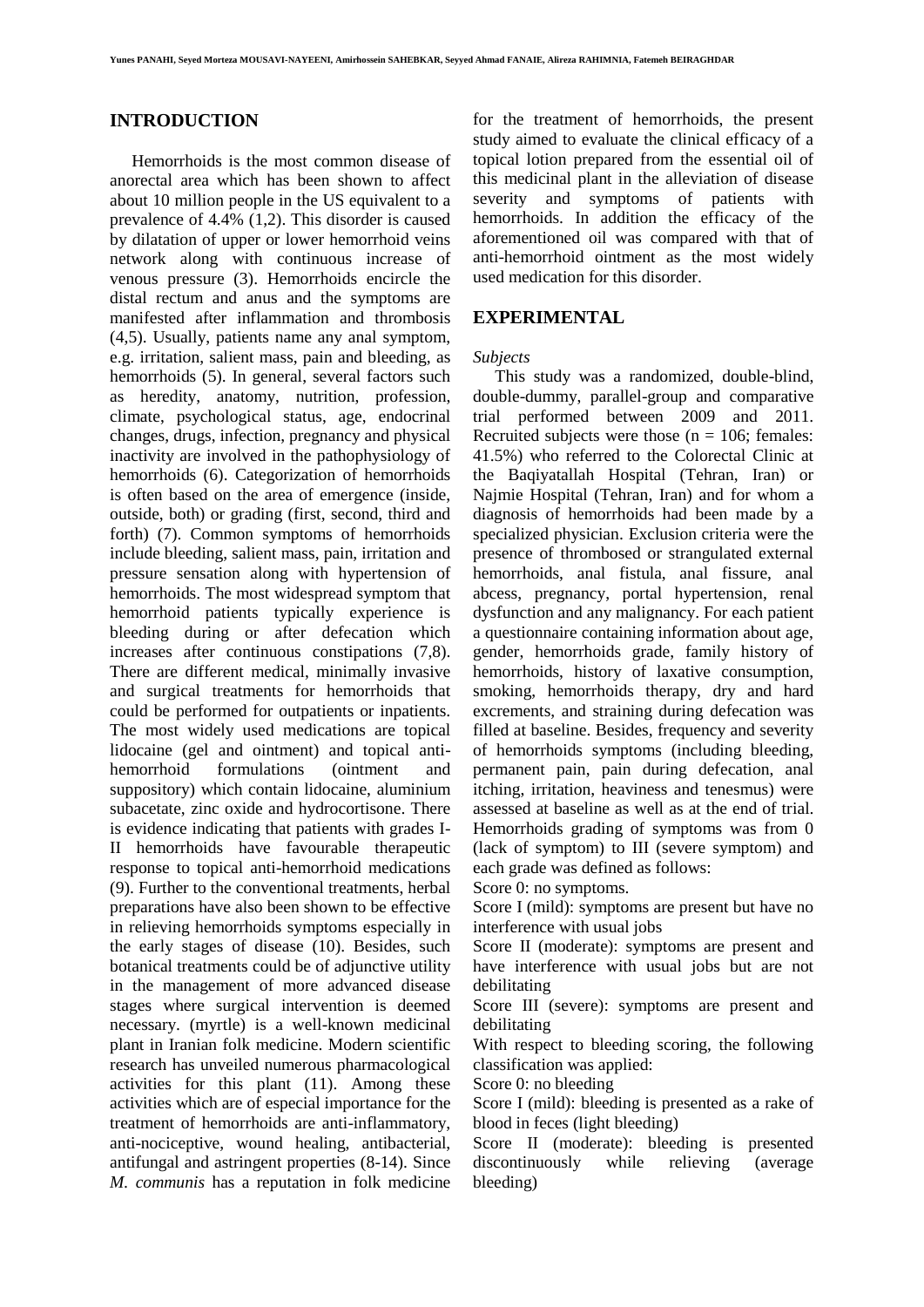Score III (severe): bleeding is presented continuously while relieving (high bleeding)

## *Study design*

Recruited patients were randomly assigned to receive *M. communis* lotion (Barij Esssence Pharmaceutical Co., Mashade Ardehal, Kashan, Iran) and placebo ointment (n = 50; age:  $36.2 \pm$ 10.8) or anti-hemorrhoid ointment (Behvazan Pharmaceutical Co., Rasht, Iran) and placebo lotion (n = 56; age:  $40.6 \pm 11.1$ ) for a period of 2 weeks. *M. communis* lotion was standardized as having 30 mg 1, 8 cineole in each mL of product while anti-hemorrhoid ointment contained hydrocortisone acetate (35 mg/g ointment), lidocaine (50 mg/g), aluminium subacetate (35  $mg/g$ ) and zinc oxide (180 mg/g). Patients were instructed to apply 10-15 drops of lotion on the anal area (b.i.d.) followed by immediate application of placebo ointment with applicator. Placebo preparations were matched with their respective drugs and contained all ingredients except the active herbal constituents. The study protocol was approved by the Baqiyatallah University of Medical Sciences Ethics Committee and written informed consent was obtained from each participant.

## *Statistical analysis*

Statistical analyses were performed using SPSS software. Values were expressed as number  $(\%)$  (for categorical data) and mean  $\pm$  SD (for numerical variables). Group comparisons were performed using independent samples t-test, paired samples t-test, Wilcoxon signed-rank test or Mann-Whitney U test. Categorical data were compared using chi-square or McNemar's test. A two-sided p-value of  $< 0.05$  was considered as statistically significant.

# **RESULTS**

The groups were comparable in their baseline characteristics including age, gender disease duration, frequency of hemorrhoids symptoms (straining during defecation, dry and hard excrements, bleeding, permanent pain, pain during defecation, anal itching, anal irritation, anal heaviness and tenesmus), history of smoking, dry and hard excrements, straining during defecation and family history of hemorrhoids ( $p > 0.05$ ). However, history of hemorrhoids therapy  $(p = 0.023)$  and laxative consumption  $(p = 0.03)$  was higher in the group receiving *M. communis* lotion. Demographic

characteristics of study groups are summarized in Table 1.

Baseline severities of hemorrhoids symptom,0s (including bleeding, permanent pain, pain during defecation and anal irritation) did not significantly differ between the groups ( $p > 0.05$ ) except for anal itching  $(p = 0.015)$ , anal heaviness ( $p = 0.030$ ) and tenesmus ( $p = 0.090$ ). In the same manner, comparison of post-trial frequencies did not reveal any significant difference between *M. communis* lotion and antihemorrhoid ointment ( $p > 0.05$ ). However, all evaluated symptoms were significantly and effectively decreased by the end of trial in either of the study groups  $(p < 0.001)$  (Table 2).

The rate of improvement for each symptom was also compared between the study groups. The results revealed no statistically significant difference in the improvement rate (defined as the number of patients with moderate to severe symptom at baseline whose post-trial evaluation showed a regression to a less severe category) for any of the assessed symptoms between the groups ( $p > 0.05$ ) (Figure 1)

# **DISCUSSION**

The present study was designed to determine the effects of topical *M. communis* essential oil in comparison with the widely administered medication, anti-hemorrhoid ointment, in the alleviation of hemorrhoids symptoms. The results implied that *M. communis* oil is as effective as ant-hemorrhoid ointment and could reduce the frequency of hemorrhoids symptoms including bleeding, pain, itching, irritation, heaviness and tenesmus. Current anti-hemorrhoid medications that are routinely used for the alleviation of symptoms generally contain a corticosteridal component. On the other hand, chronic application of corticosteroids is usually associated with several adverse effects including skin atrophy, stretch marks, telangiectasia, rosaceae, increased susceptibility to infections and so forth (19, 20).

Hence, it would be desirable to find safe and effective agents from natural sources. Some of the most important medicinal plants which have been used for the treatment of hemorrhoids include Ruscus aculeatus, Aesculus hippocastanum, Collinsonia canadensis and Hammamelis virginiana (10).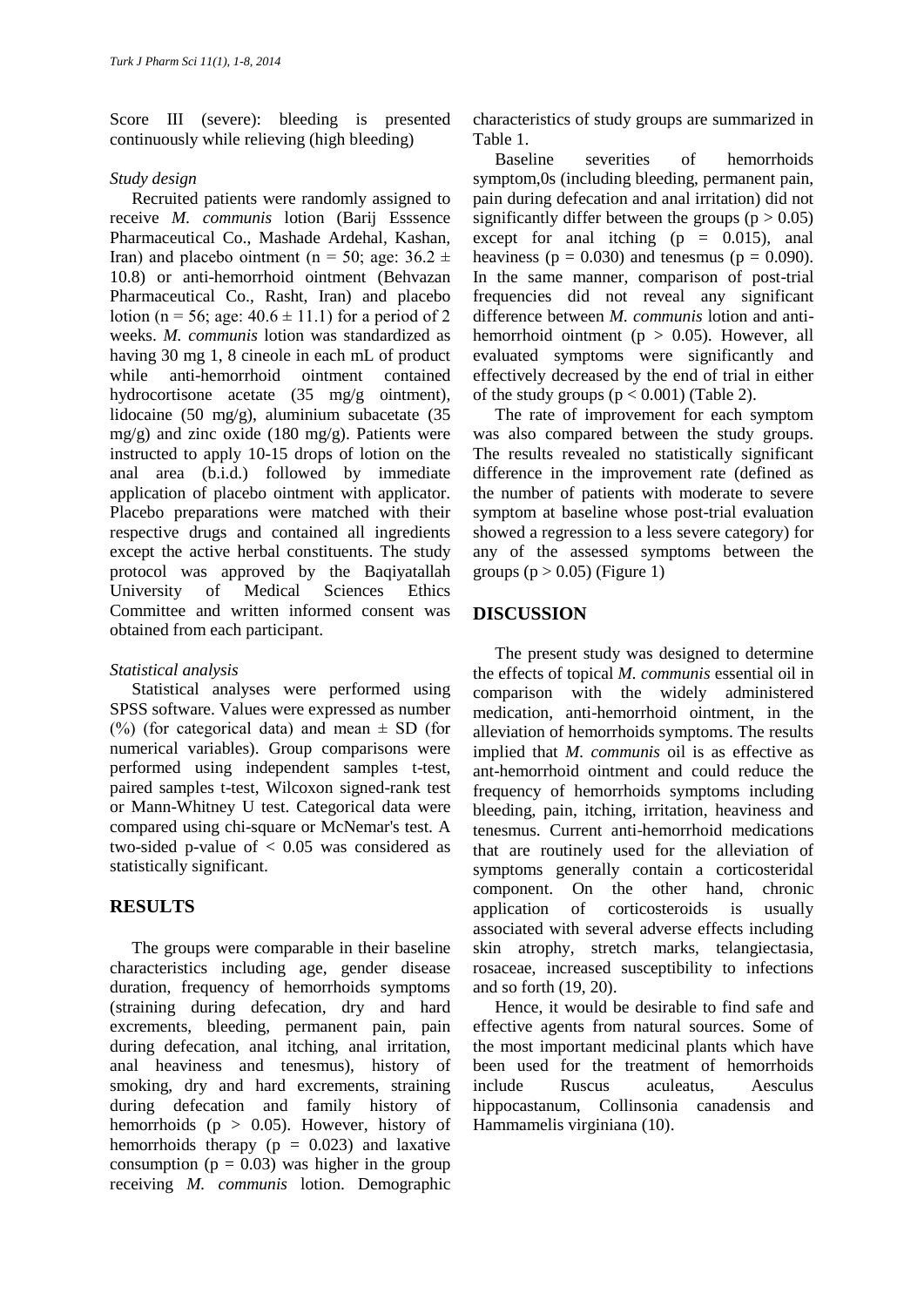| Group                                |                                    | M.<br><i>communis</i> | Anti-<br>hemorrhoid | <i>p</i> -value |
|--------------------------------------|------------------------------------|-----------------------|---------------------|-----------------|
| $\boldsymbol{n}$                     |                                    | 50                    | 56                  |                 |
| Gender                               | <b>Male</b>                        | 27(54)                | 35(62.5)            | 0.375           |
|                                      | Female                             | 23(46)                | 21(37.5)            |                 |
|                                      | $30 \leq$                          | 21 (44.7)             | 11(20.4)            |                 |
|                                      | 30-39                              | 11(23.4)              | 19(35.2)            |                 |
| Age (years)                          | 40-49                              | 9(91.1)               | 16(29.6)            | 0.07            |
|                                      | $\geq 50$                          | 6(12.8)               | 8(14.8)             |                 |
|                                      | <b>Overall</b>                     | $36.2 \pm 10.8$       | $40.6 \pm 11.13$    |                 |
|                                      | $\leq 6$                           | 24 (48)               | 25(44.6)            |                 |
| <b>Disease duration</b>              | $7 - 12$                           | 20(40)                | 24 (42.9)           | 0.941           |
| (months)                             | $\geq$ 13                          | 6(12)                 | 7(12.5)             |                 |
|                                      | <b>Overall</b>                     | $9.6 \pm 7.7$         | $9.23 \pm 5.8$      |                 |
| <b>Straining during defecation</b>   |                                    | 37(74)                | 48(85.5)            | 0.131           |
| Dry and hard stool                   |                                    | 39(78)                | 49 (87.5)           | 0.193           |
| <b>Family history of hemorrhoids</b> |                                    | 25(50)                | 31(55.4)            | 0.581           |
|                                      | <b>Hemorrhoids therapy</b>         | 36(72)                | 50(89.3)            | 0.023           |
|                                      | <b>Laxative consumption</b>        | 34(68)                | 48 (85.7)           | 0.030           |
| <b>History of</b>                    | Dry and hard excrements            | 39(78)                | 49 (87.5)           | 0.193           |
|                                      | <b>Straining during defecation</b> | 37(74)                | 48 (85.5)           | 0.131           |
|                                      | <b>Smoking</b>                     | 17(34)                | 15(26.8)            | 0.419           |

In an open-label trial by Bennani et al., oral administration of Ruscus aculeatus (600-900 mg/day) for 7 days was associated with a good or excellent therapeutic response as rated by both patients and physicians. Besides, this herbal remedy was reported to be safe and well-tolerated (21). In another double-blind survey, Pirard et al. reported that oral administration of aescin (a natural mixture of triterpene saponins from Aesculus hippocastanum; 120 mg/day) to patients with acute symptomatic hemorrhoids for two months effectively reduced disease symptoms (22). Essential oils are another important class of natural products which have diverse biological properties important for human health (23-25). *M. communis* is a medicinal plant with wide application in traditional medicine and numerous biological activities (11, 26). An improtant characteristic of *M. communis* is its flavour which is due to the essential oil being present in the leaves (amounting 1.5-2%). Chemical composition of *M. communis* oil is well documented and previous studies have reported oxygenated monoterpenes as the most frequent class of components. The major volatile ingredients have been noted to be  $\alpha$ -pinene, limonene, 1,8-cineole, α-terpinolene, linalyl acetate and myrtenyl acetate (26-29).

An example of the beneficial activities of *M. communis* is the anti-inflammatory effect which is well-documented (15, 16). Since inflammation has a key role in the pathogenesis of chronic venous insufficiency (30), the observed protective effects of *M. communis* (such as decreasing the rate of irritaion) are, at least in part, due to the mitigation of inflammation. One of the main constituents of *M. communis* oil is 1,8 cineole which is an oxygenated monoterpene with established anti-inflammatory effects (31, 32). *M. communis* extract has also been shown to possesses anti-nociceptive properties which are deemed to be exerted both centrally and peripherally (16). Findings of the present study on the alleviation of pain and itching further confirm these antinociceptive effects and extrapolates these properties to the essential oil. Compounds with astringent properties represent another class of medications for hemorrhoids (33). Interestingly, *M. communis* is reputated in folk medicine for its astringent and antiseptic characteristics which are both required for an effective anti-hemorrhoid agent. This astringent effect was noted in our results as the severity of bleeding was reduced by around 90% using either of the tested formulations.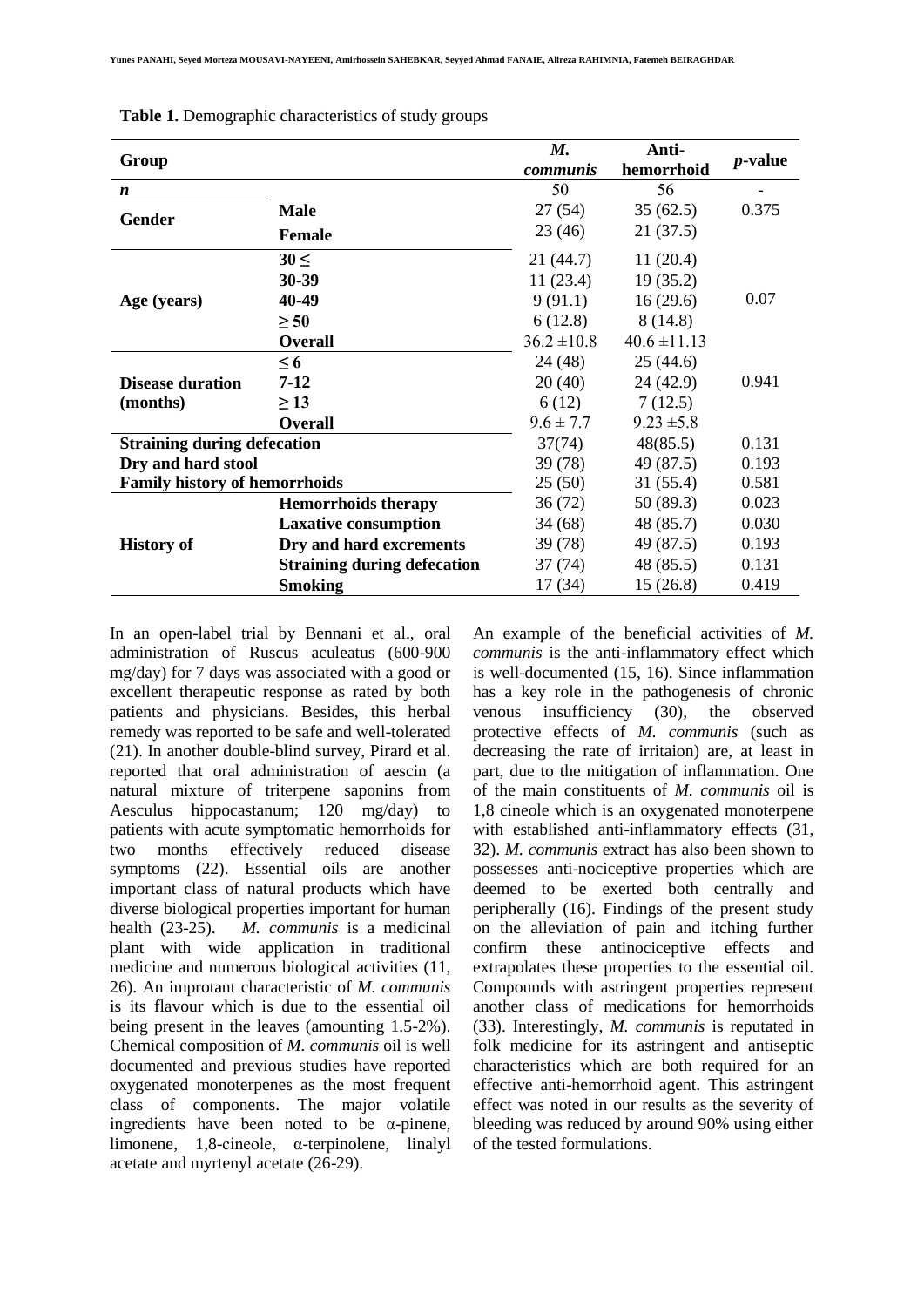| <b>Table 2.</b> Effect of M. communis vs. anti-hemorrhoid in the alleviation of hemorrhoids |           |  |  |  |  |      |                |  |  |
|---------------------------------------------------------------------------------------------|-----------|--|--|--|--|------|----------------|--|--|
|                                                                                             | symptoms. |  |  |  |  |      |                |  |  |
|                                                                                             |           |  |  |  |  | Pre- | P <sub>0</sub> |  |  |

| <b>Symptom</b>            | <b>Severity</b> | M. communis   |                              | Anti-hemorrhoid    |               |                           | Pre-<br>trial<br>compa<br>rison | Post-<br>trial<br>compa<br>rison |               |
|---------------------------|-----------------|---------------|------------------------------|--------------------|---------------|---------------------------|---------------------------------|----------------------------------|---------------|
|                           |                 | Pre-<br>trial | Post-<br>trial               | $\emph{p-value}^*$ | Pre-<br>trial | Post-<br>trial            | $\emph{p-value}^*$              | <i>p</i> -value                  | $p-$<br>value |
|                           | No              | 3(6)          | 22(44)                       |                    | 2(3.6)        | 26<br>(46.6)              |                                 |                                  |               |
| <b>Bleeding</b>           | Mild            | 18<br>(36)    | 25(50)                       | < 0.001            | 13<br>(23.2)  | 25<br>(44.6)              | < 0.001                         | 0.355                            | 0.758         |
|                           | <b>Moderate</b> | 13<br>(26)    | 3(6)                         |                    | 22<br>(39.3)  | 3(5.4)                    |                                 |                                  |               |
|                           | <b>Severe</b>   | 16<br>(22)    |                              |                    | 19<br>(33.9)  | 2(3.6)                    |                                 |                                  |               |
|                           | N <sub>0</sub>  | 1(2)          | 21 (42)                      |                    | 1(1.8)        | 17<br>(30.4)              |                                 |                                  |               |
| Permanent<br>pain         | Mild            | 17<br>(34)    | 27 (54)                      | < 0.001            | 11<br>(19.6)  | 32<br>(57.1)              | < 0.001                         | 0.390                            | 0.077         |
|                           | Moderate        | 17<br>(34)    | 2(4)                         |                    | 28<br>(50)    | 6<br>(10.7)               |                                 |                                  |               |
|                           | <b>Severe</b>   | 15<br>(30)    |                              |                    | 16<br>(28.6)  | 1(1.8)                    |                                 |                                  |               |
|                           | N <sub>0</sub>  | 1(2)          | 22(44)                       |                    | 1(1.8)        | 23<br>(41.1)              |                                 |                                  |               |
| Pain during<br>defecation | Mild            | 1(22)         | 22(44)                       | < 0.001            | 12<br>(21.4)  | 24<br>(42.9)              | < 0.001                         | 0.702                            | 0.533         |
|                           | Moderate        | 26<br>(52)    | 6(12)                        |                    | 27<br>(48.2)  | 8<br>(14.3)               |                                 |                                  |               |
|                           | <b>Severe</b>   | 12<br>(24)    | $\qquad \qquad \blacksquare$ |                    | 16<br>(28.6)  | 1(1.8)                    |                                 |                                  |               |
|                           | N <sub>0</sub>  | 2(12)         | 21(42)                       |                    | 3(5.4)        | 20<br>(35.7)              |                                 |                                  |               |
| Anal itching              | Mild            | 13<br>(36)    | 26(52)                       | < 0.001            | 10<br>(17.9)  | 27<br>(48.2)              | < 0.001                         | 0.015                            | 0.199         |
|                           | Moderate        | 25<br>(50)    | 3(6)                         |                    | 25<br>(44.6)  | 9<br>(16.1)               |                                 |                                  |               |
|                           | <b>Severe</b>   | 6(12)         | $\overline{a}$               |                    | 18<br>(32.1)  | $\overline{\phantom{a}}$  |                                 |                                  |               |
|                           | N <sub>0</sub>  | 4(8)          | 20(40)                       |                    | 1(1.8)        | 21<br>(37.5)              |                                 |                                  |               |
| Anal<br>irritation        | Mild            | 12<br>(24)    | 21(42)                       | < 0.001            | 7<br>(12.5)   | 18<br>(32.1)              | < 0.001                         | 0.141                            | 0.288         |
|                           | Moderate        | 14<br>(28)    | 9(18)                        |                    | 25<br>(44.6)  | 16<br>(28.6)              |                                 |                                  |               |
|                           | <b>Severe</b>   | 20<br>(40)    |                              |                    | 23<br>(41.1)  | 1(1.8)                    |                                 |                                  |               |
|                           | No              | 7<br>(14.0)   | 26<br>(52.0)                 |                    | 3(5.3)        | 22<br>(39.3)              |                                 |                                  |               |
| Anal<br>heaviness         | Mild            | 15<br>(30.0)  | 19<br>(39.0)                 | < 0.001            | 6<br>(10.7)   | 21<br>(37.5)              | < 0.001                         | 0.003                            | 0.062         |
|                           | Moderate        | 17<br>(34.0)  | 5<br>(10.0)                  |                    | 24<br>(42.9)  | 12<br>(21.4)              |                                 |                                  |               |
|                           | <b>Severe</b>   | 11<br>(22.0)  |                              |                    | 23<br>(41.1)  | 1(1.8)                    |                                 |                                  |               |
|                           | No              | 9(18)         | 22(44)                       |                    |               | $\overline{19}$<br>(33.9) |                                 |                                  |               |
| <b>Tenesmus</b>           | Mild            | 8(16)         | 15 (30)                      | $< 0.001$          | 4(7.1)        | 19<br>(33.9)              | < 0.001                         | 0.009                            | 0.217         |
|                           | Moderate        | 12<br>(24)    | 12(24)                       |                    | 27<br>(48.2)  | 11<br>(19.6)              |                                 |                                  |               |
|                           | <b>Severe</b>   | 21<br>(42)    | 1(2)                         |                    | 25<br>(44.6)  | $\tau$<br>(12.5)          |                                 |                                  |               |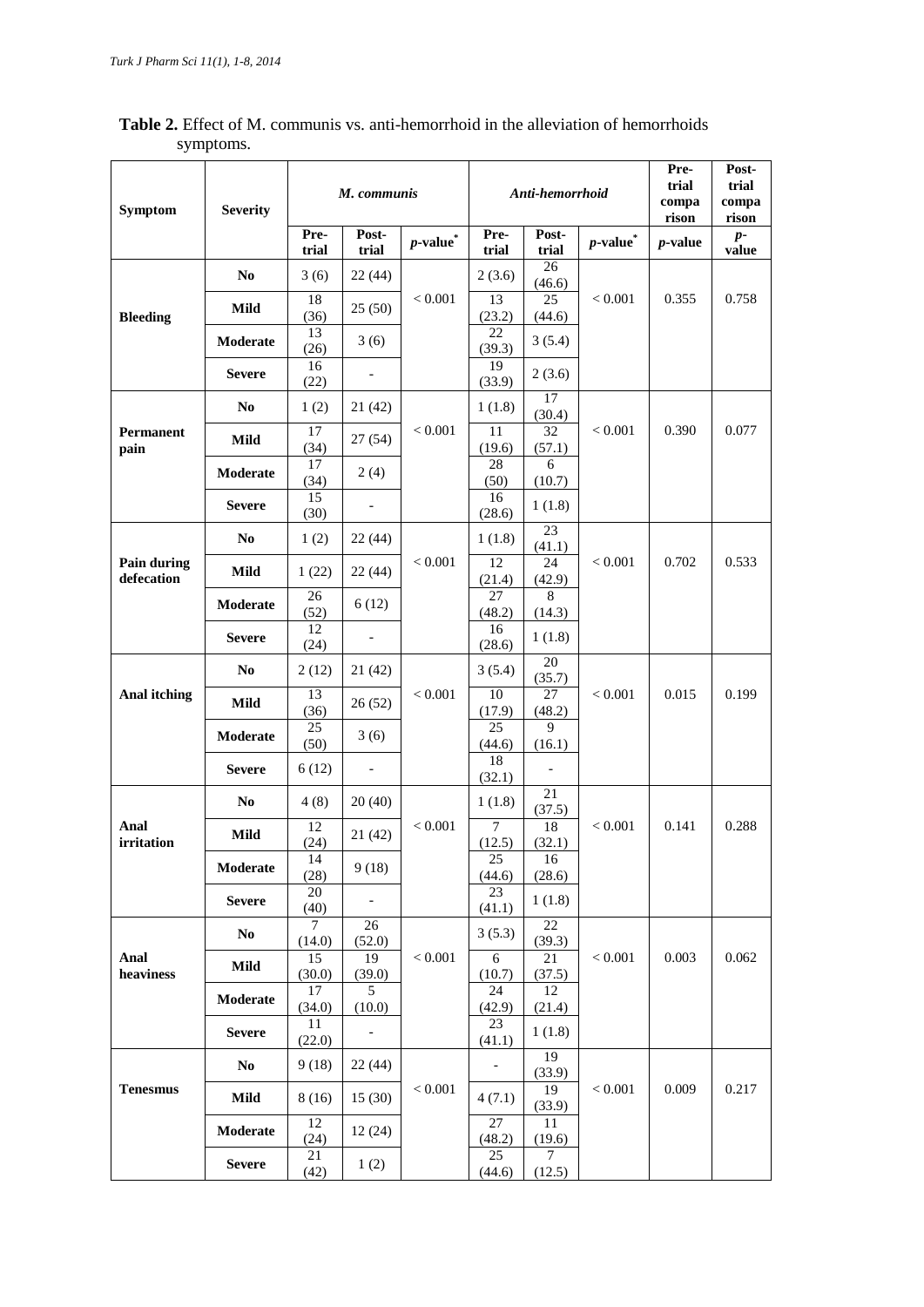



Moreover, the essential oil of *M. communis* has wound healing properties (18) which is another advantage of this herbal remedy in the treatment of hemorrhoids as well as acceleration of the recovery following hemorroidectomy surgery. Another Important finding to emerge from the current investigation is the equal efficacy of *M. communis* lotion and anti-hemorrhoid ointment in the mitigation of hemorrhoids symptoms. To conclude, the results of this research provide the first clinical evidence on the efficacy of *M. communis* essential oil in the alleviation of hemorrhoids symptoms and support the application of this plant as an anti-hemorrhoid agent in the traditional medicine. In light of the present findings, *M. communis* oil may be used as an effective drug for the treatment of early stages of hemorrhoids and as an adjunct to surgery in severe stages. Besides, regarding its equal efficacy to the anti-hemorrhoid ointment, *M. communis* lotion may be used as an effective alternative treatment for hemorrhoids patients who suffer from dermatologic side effects of corticosteroids. While these findings are promising, further investigations are warranted to compare the efficacy of *M. communis* oil with other commercially available anti-hemorrhoid preparations. Finally, the efficacy and safety of the oral administration of *M. communis* oil is another rissue that deserve to be clarified by future investigations, and possibly with additional efficacy measures including change in hemorrhoids size.

## **ACKNOWLEDGEMENTS**

The authors acknowledge with grateful appreciation the kind assistance and financial support provided by the Baqiyatallah University of Medical Sciences.

#### **REFERENCES**

- 1. Hulme-Moir M, Bartolo DC, Hemorrhoids, Gastroenterol Clin North Am 30, 183-197, 2001.
- 2. Johanson JF, Sonnenberg A, The prevalence of hemorrhoids and chronic constipation. An epidemiologic study, Gastroenterology 98, 380- 386, 1990.
- 3. Kaidar-Person O, Person B, Wexner SD, Hemorrhoidal disease: A comprehensive review, J Am Coll Surg 204, 102-117, 2007.
- 4. Thomson WH, The nature of haemorrhoids, Br J Surg 62, 542-552, 1975.
- 5. Alonso-Coello P, Mills E, Heels-Ansdell D, López-Yarto M, Zhou Q, Johanson JF, Guyatt G, Fiber for the treatment of hemorrhoids complications: a systematic review and metaanalysis, Am J Gastroenterol 101, 181-188, 2006.
- 6. Sardinha TC, Corman ML, Hemorrhoids, Surg Clin North Am 82, 1153-1167, 2002.
- 7. Banov L Jr., Knoepp LF Jr., Erdman LH, Alia RT, Management of hemorrhoidal disease, JSC Med Assoc 81, 398-401, 1985.
- 8. Peng BC, Jayne DG, Ho YH, Randomized trial of rubber band ligation vs. stapled hemorrhoidectomy for prolapsed piles, Dis Colon Rectum 46, 291- 297, 2003.
- 9. Burkitt HG, Quick CG, Gott D, Essential surgery, 2th ed. Lea and Febiger, Sheffield, 2084-2086, 1999.